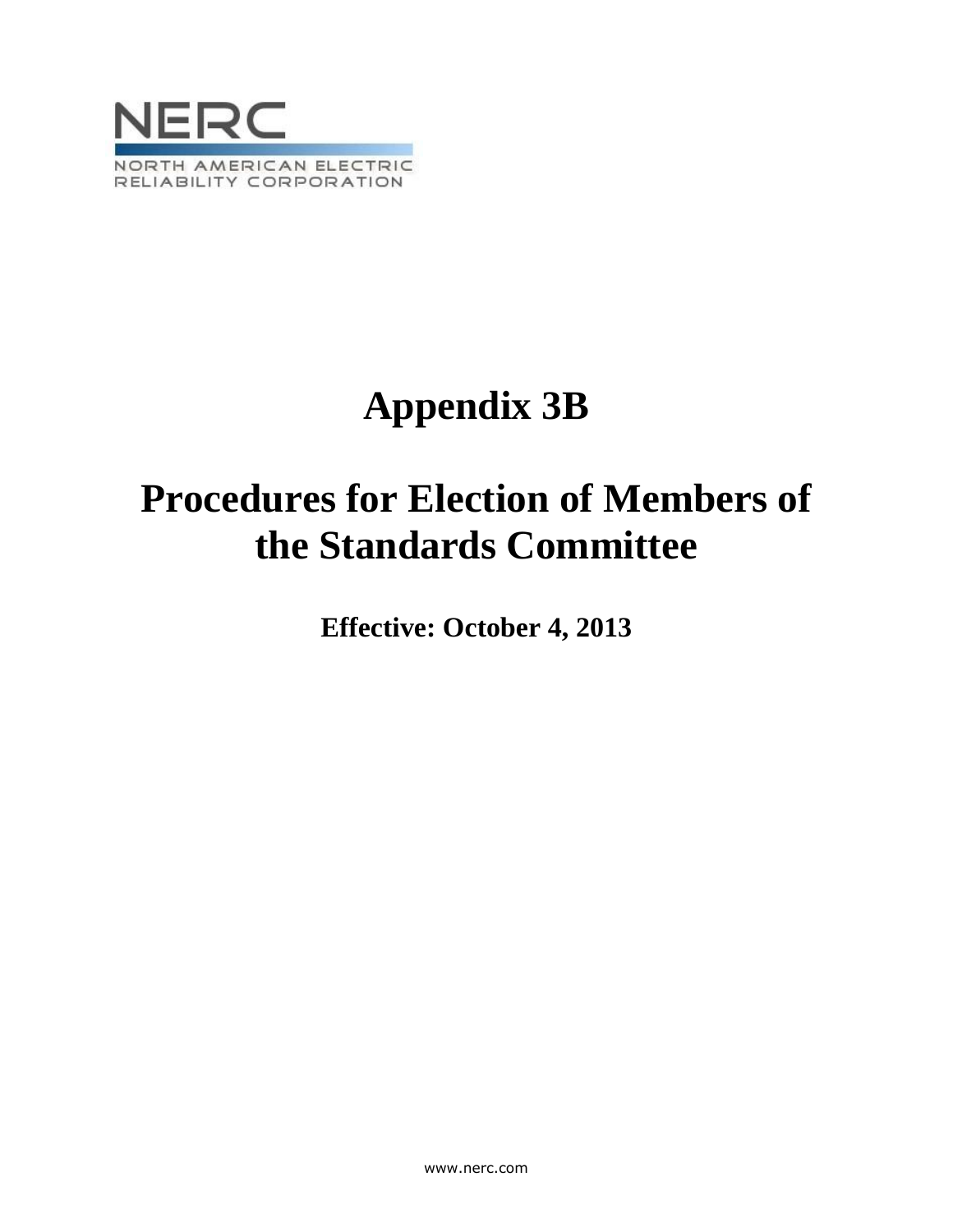### **Table of Contents**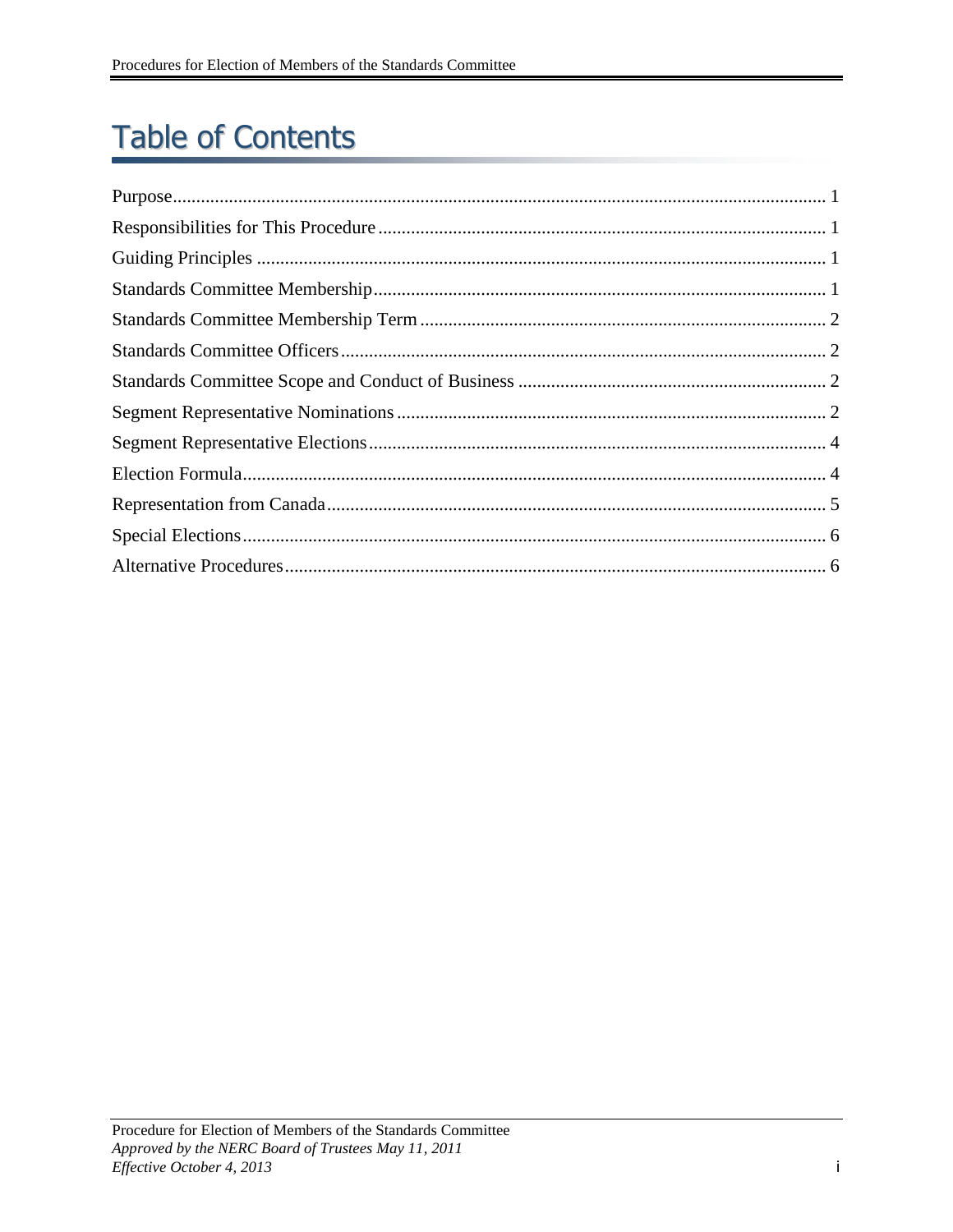#### <span id="page-2-0"></span>**Purpose**

This procedure is provided for use by the NERC standards Registered Ballot Body to facilitate the election of industry Segment<sup>1</sup> representatives to the NERC Standards Committee. This procedure is a default process that is available, on a voluntary basis, for the benefit of all Segments of the Registered Ballot Body. The use of alternative procedures is described in a later section.

#### <span id="page-2-1"></span>**Responsibilities for This Procedure**

The NERC Board of Trustees provides oversight of the election of Standards Committee members. The Board provides the authority for approval of this procedure and any revisions thereto, and monitors any Segment-specific procedures that may be developed to ensure they are consistent with established principles.

The Standards Committee shall be responsible for advising the Board regarding the use of this procedure or any revisions to the procedure.

Each Registered Ballot Body entity shall be responsible for actively participating in the nomination and election of Standards Committee representatives for each Segment in which the entity is a member.

The standards process manager (SPM) shall administer the implementation and maintenance of this procedure.

### <span id="page-2-2"></span>**Guiding Principles**

 $\overline{a}$ 

This procedure supports a Reliability Standards development process that is open, inclusive, balanced, and fair. This procedure shall be interpreted in a manner that is consistent with NERC's mission of promoting the reliability of the North American Bulk Electric Systems, NERC Standard Processes Manual, NERC's reliability and market interface principles, and maintaining good standing as a standards developer accredited by the American National Standards Institute.

#### <span id="page-2-3"></span>**Standards Committee Membership**

Each valid<sup>2</sup> Segment shall be eligible to elect two voting members to represent the Segment on the Standards Committee. A Registered Entity may provide only one Standards Committee member, irrespective of the number of Segments in which the entity is registered. Each representative that is elected by a Segment to fill one of those positions shall serve on behalf of the Registered Ballot Body entities in that Segment. An eligible position on the Standards Committee that is not filled by a Segment shall be shown as vacant and shall not be counted in the determination of a quorum. Each elected member of the Standards Committee (except for the officers who do not vote) shall carry one vote.

<sup>&</sup>lt;sup>1</sup> Industry Segment criteria and a list of entities in the NERC standards Registered Ballot Body are provided [on](../../../../omacbrid/Local%20Settings/Temporary%20Internet%20Files/OLK224/on) the NERC web site. In this procedure, the term "Segment" shall mean one of the currently defined industry Segments. <sup>2</sup> Validity is determined by established Segment criteria, including the minimum number of entities in a Segment.

Procedure for Election of Members of the Standards Committee *Approved by the NERC Board of Trustees May 11, 2011 Effective October 4, 2013* 1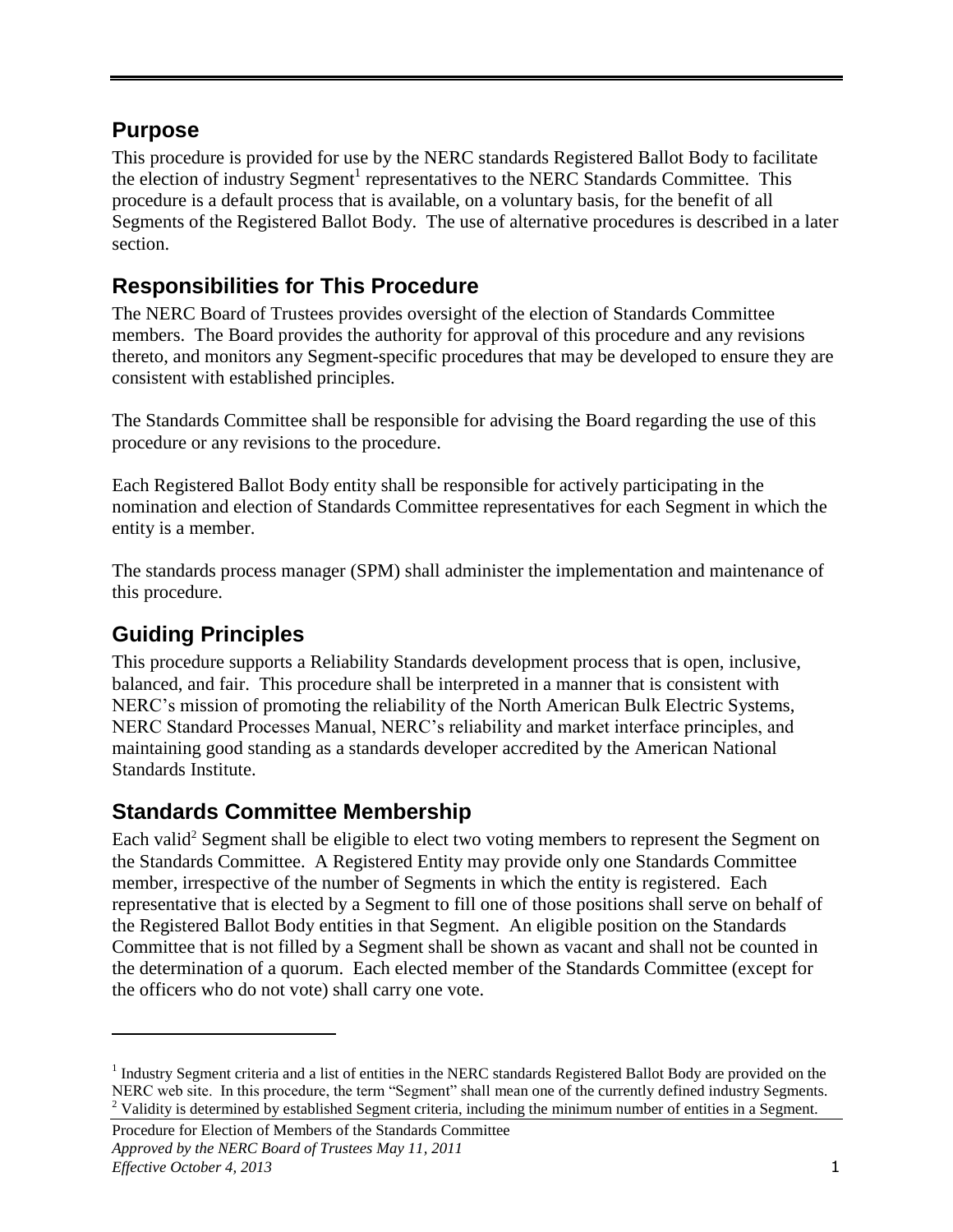#### <span id="page-3-0"></span>**Standards Committee Membership Term**

The Standards Committee reports to the NERC Board of Trustees and is responsible for managing the NERC Standard Processes Manual and other duties as assigned by the Board.

The Standards Committee also serves for the benefit of the members of the Registered Ballot Body and is accountable to them through election by the Segment representatives. Standards Committee membership shall be for a term of two years, with members' terms staggered such that half of the member positions (one per Segment) are refilled each year by Segment election. Prior to the end of each term, nominations will be received and an election held in accordance with this procedure, or a qualified Segment procedure, to elect Standards Committee representatives for the next term. There is no limit on the number of two-year terms that a member of the Standards Committee may serve, although the setting of limits in the future is not precluded.

### <span id="page-3-1"></span>**Standards Committee Officers**

Approximately 90 days prior to the end of each term, the Standards Committee shall elect a chairman and vice chairman (from among its members by majority vote of the members of the Standards Committee) to serve as officers and preside over the business of the Standards Committee for the following two years. The officers shall serve a term of two years, starting in January of the following year, without limit on the number of terms an officer may serve, although the setting of limits in the future is not precluded. The chairman and vice chairman shall serve as non-voting members of the Standards Committee. The SPM serves as a nonvoting member and secretary of the Standards Committee.

The vacancies in the Segments and/or Canadian representation created by the selection of the chair and vice chair shall be filled at the annual election of representatives to the Standards Committee that is next held following the election of the chairman and vice chairman. When a representative is elected to serve as the chairman or vice chairman during the second year of a two year term, the representative elected to fill the vacancy shall serve a one year term.

#### <span id="page-3-2"></span>**Standards Committee Scope and Conduct of Business**

The Standards Committee conducts its business in accordance with a separate scope document, the Standard Processes Manual, other applicable NERC procedures, and procedures that the Standards Committee itself may develop. This procedure addresses the nomination and election of members of the Standards Committee and is not intended to otherwise establish or limit the scope, authorities, or procedures of the Standards Committee.

### <span id="page-3-3"></span>**Segment Representative Nominations**

Approximately 90 days prior to the start of each term and after the election of officers, the SPM shall request nominations to fill Standards Committee positions that will become open with the expiration of the current term.

Notice of the nominations process shall be announced to the Registered Ballot Body and to others that may be interested in standards for the reliability of North American Bulk Electric Systems. The SPM shall post the announcement on the NERC web page and distribute the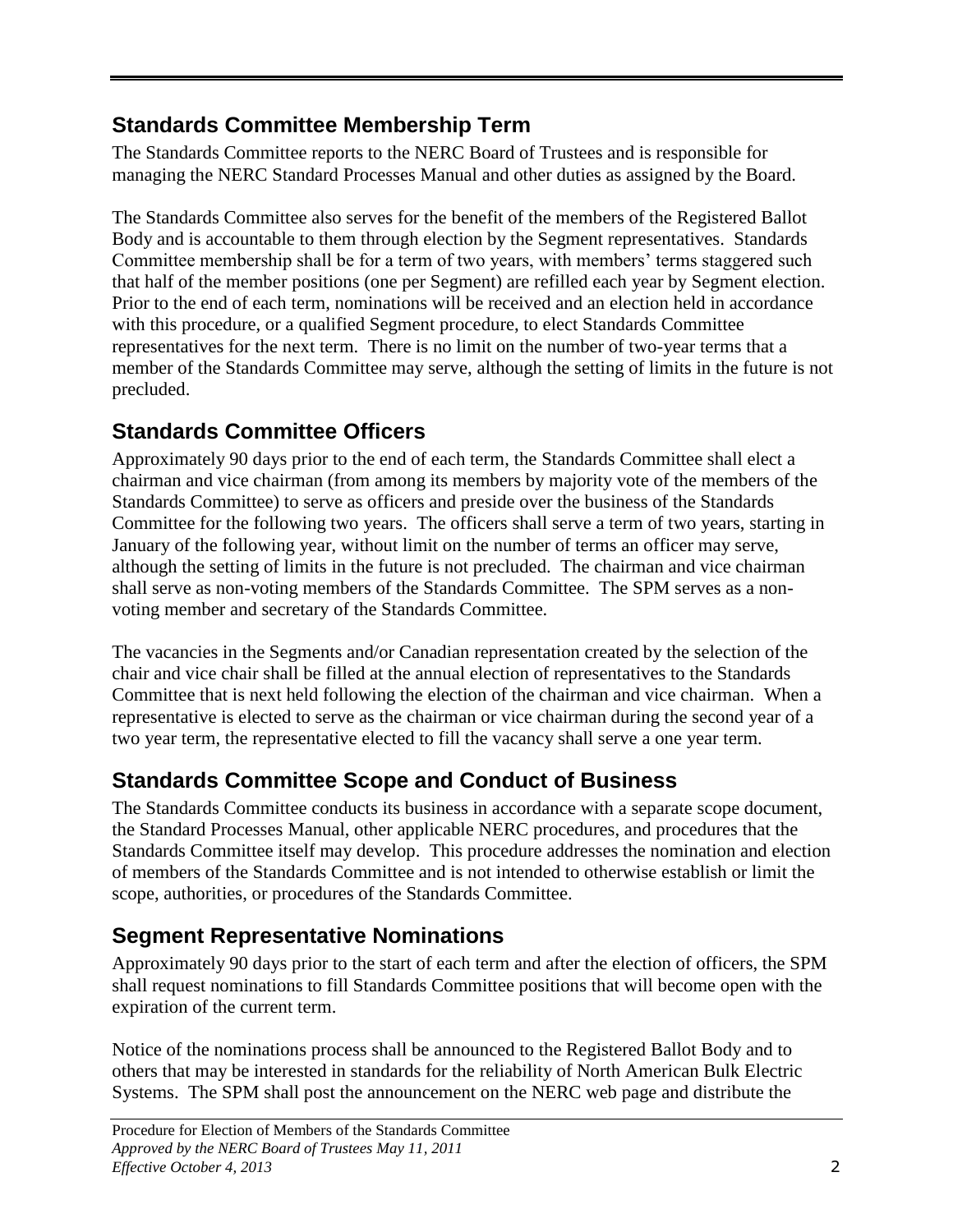announcement to applicable NERC e-mail lists. The announcement shall include a brief description of the responsibilities of the Standards Committee and estimates of the work effort and travel expected of Standards Committee members.

Any person or entity may submit a nomination. Self-nominations are encouraged.

To be eligible for nomination, a nominee shall be an employee or agent of an entity registered in the applicable Segment. To allow verification of affiliation, a nominee shall be a registered user in the NERC Registered Ballot Body. It is not required that the nominee be the same person as the entity's Registered Ballot Body representative for that Segment.

The SPM shall provide a method for the submittal of nominations, preferably an on-line nominations form using internet protocols. The nomination form shall request the following information and other information that the SPM deems necessary to completing the election process:

#### *Nomination Information*

- 1. Segment for which the nomination is made.
- 2. Nominee name (selected from list of registrants).
- 3. Nominee job title. $3$
- 4. Nominee organization (must be an entity registered in the designated Segment).<sup>3</sup>
- 5. Nominee contact information: telephone, fax, e-mail, and mailing address.<sup>3</sup>
- 6. Nominee brief summary of qualifications related to serving on the Standards Committee (limited to a 3,000-character text box  $-$  approximately 500 words or one-page, singlespaced).
- 7. Indication (check box) that the nominee has been contacted and is willing to serve on the Standards Committee for a two-year term.
- 8. Person or entity making the nomination.
- 9. Contact information for person or entity making nomination: contact name, organization, telephone, fax, e-mail, and mailing address.

The SPM shall verify that each nomination received is complete and valid. The SPM may follow up with nominees to collect additional information.

In the event that multiple nominations are received for persons from a single entity within a Segment, that entity's representative shall determine which person will be the nominee from that entity.

The SPM shall post each nomination that is complete and valid. Each nomination shall be posted as soon as practical after it has been verified.

 $\overline{a}$ 

 $3$  Information items 3–5 are provided automatically from the nominee during registration.

Procedure for Election of Members of the Standards Committee *Approved by the NERC Board of Trustees May 11, 2011 Effective October 4, 2013* 3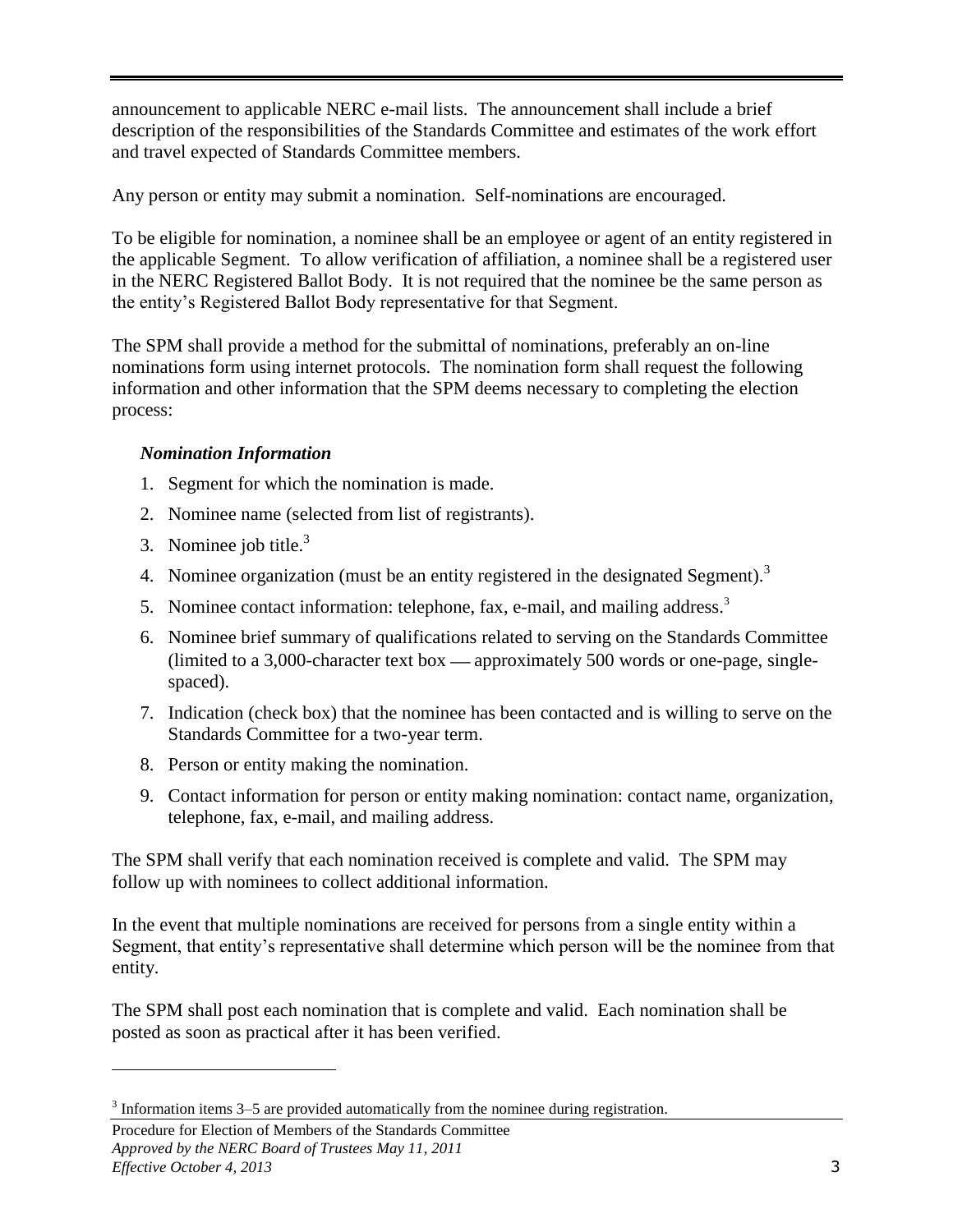The nomination period shall remain open for 21 calendar days from the announced opening of the nominations, at which time the nominations shall be closed.

#### <span id="page-5-0"></span>**Segment Representative Elections**

The SPM shall prepare a slate of nominees for each Segment. The Segment slate shall consist of all valid nominations received for that Segment, without prejudice in the method of listing the slate.

The SPM shall provide an electronic ballot form for each Segment, listing the slate of nominees. Each Registered Ballot Body entity in a Segment may cast one vote per Standards Committee member position being filled (i.e. one vote if one position is being filled and two votes if two positions are being filled). In the case that an entity casts two votes within a Segment, each vote must be for a different candidate in that Segment (i.e. an entity cannot vote twice for a nominee within a Segment).

This ballot procedure is repeated for each Segment in which an entity is a member of the Registered Ballot Body. The ballot for each Segment is conducted independently from the ballots of other Segments. Only the entities in the Registered Ballot Body for a Segment may vote in that Segment.

The ballot period shall be announced to the Registered Ballot Body and to others that may be interested in standards for the reliability of North American Bulk Electric Systems. The SPM shall post the announcement on the NERC web page and distribute the announcement to applicable NERC e-mail lists.

The ballot period shall remain open for ten calendar days from the announced opening of the ballot period, at which time the ballot period shall be closed.

Votes may be cast by the Registered Ballot Body Representative for each entity, or a proxy designated by the representative. An entity may vote in each Segment in which it is registered.

Ballot results shall remain confidential during the ballot period. As soon as practical after the close of the ballot period, the SPM shall publicly post the election results for each Segment (i.e. the names of elected members and slates for any run-off elections that may be required).

### <span id="page-5-1"></span>**Election Formula**

The elected Standards Committee member for each Segment shall be the nominee receiving the highest total number of votes, with the condition that the nominee must receive a vote from a simple majority of the entities casting a vote in that Segment. If the election is being held for two positions in a Segment, the nominees receiving the highest and second highest number of votes shall be elected, with the condition that each nominee must receive a vote from a simple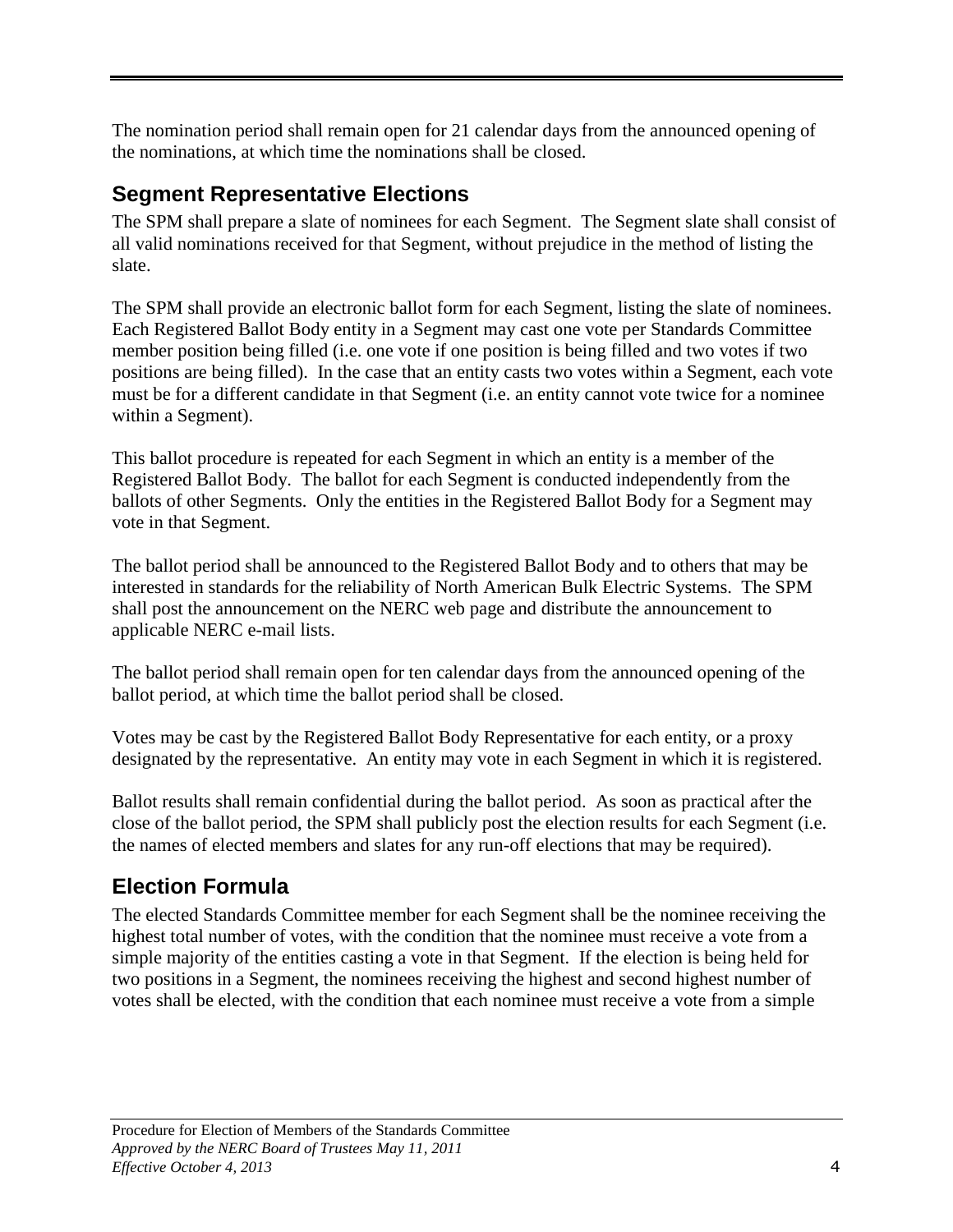majority of the entities casting a vote in that Segment<sup>4</sup>. In this case, if only one of the two nominees meets these criteria, then that nominee shall be deemed elected.

In the event that the election is incomplete in a Segment's first ballot (no candidate or only one candidate meets the criteria), then a second ballot will be conducted in that Segment, using a process similar to that previously described. If two positions are remaining to be filled in the second ballot, the slate of candidates shall consist of the four candidates receiving the highest number of votes in the first ballot. If one position is remaining to be filled in the second ballot, the slate shall consist of the two candidates receiving the highest number of votes. A candidate who was elected in the first ballot is considered elected and is excluded from the second ballot. In the event of a tie that precludes choosing the top four (or two) candidates, the slate will be expanded to include those candidates that are tied.

After the second ballot in the Segment, the candidate(s) receiving the highest number of votes shall be elected to fill the remaining position(s) in that Segment.

In the event of a tie between two or more candidates after a second ballot, a run-off ballot may be used to break the tie. The position shall remain vacant until the tie is broken by the Segment.

#### <span id="page-6-0"></span>**Representation from Canada**

To achieve balance of representation between the United States and Canada on the basis of Net Energy for Load (NEL), the following special procedure shall apply:

- 1. If any regular election of Standards Committee members does not result in at least two Canadian members being elected, the Canadian nominees receiving the next highest percentage of votes within their respective Segment(s) will be designated as members, as needed to achieve a total of two Canadian members;
- 2. Each such specially designated Canadian member of the Standards Committee shall have a one year term, as the Standards Committee holds elections each year and special designation of members should not interfere with the regular election process;
- 3. If any Segment has an unfilled position following the annual Standards Committee election, the first preference is to assign each specially designated Canadian representative to an unfilled Segment for which he or she qualifies;
- 4. Any such specially designated members of the Standards Committee shall have the same rights and obligations as all other members of the Standards Committee;
- 5. For the purpose of the Standards Committee election process, Canadian representation shall be defined as: any company or association incorporated in Canada, any agency of a federal, provincial, or local government in Canada, or any person with Canadian citizenship who is residing in Canada.

 $\overline{a}$ 

 $4$  Each entity in the Segment is allowed to cast two votes. This criterion means that more than fifty percent ( $>50\%$ ) of the entities cast one of their votes for that nominee.